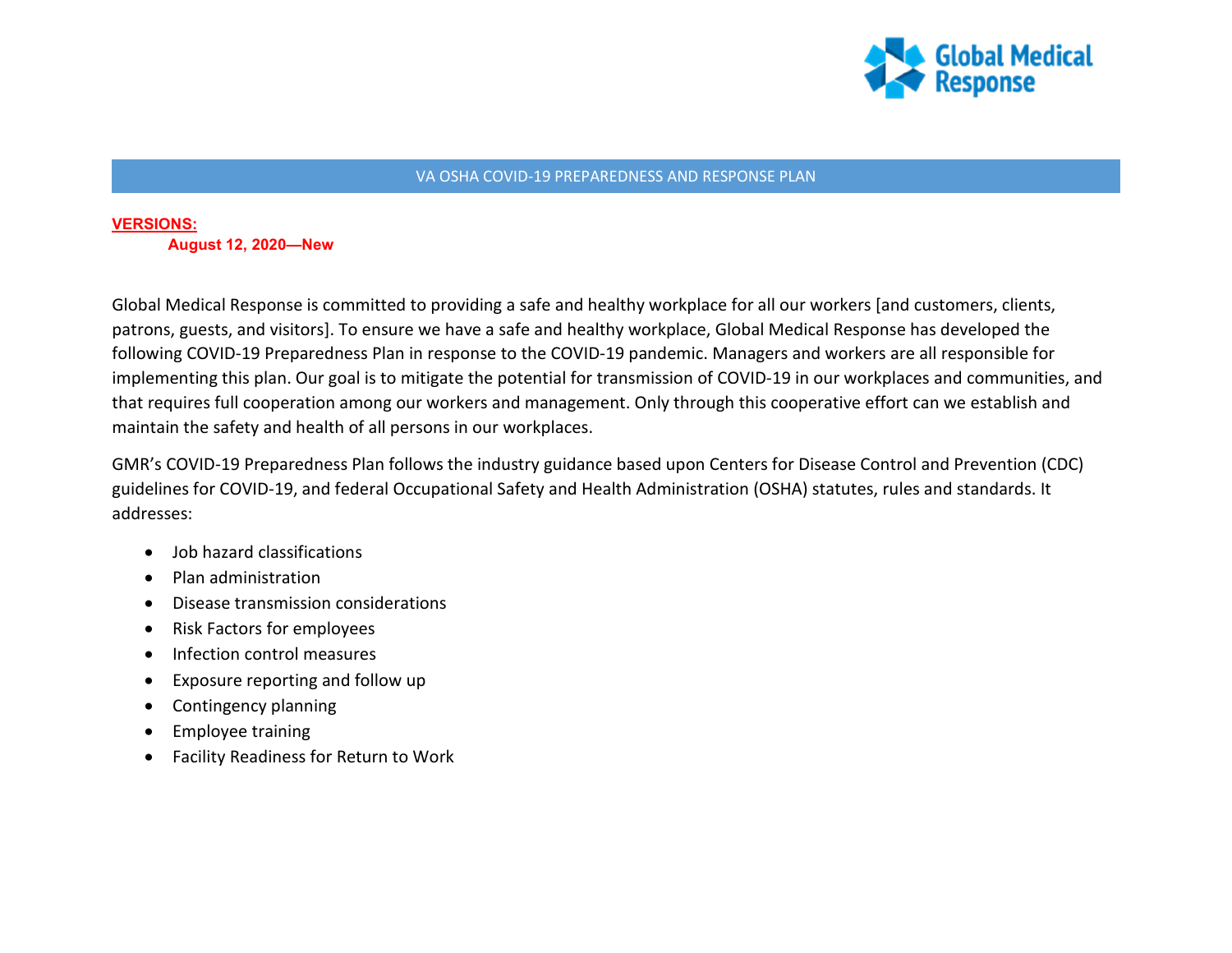

#### I. **Job Hazard Classification**

It is the goal of the company to adequately protect all of its employees from the risk of transmission of communicable diseases, not only during emergency incidents, but in all work environments.

The company recognizes the potential exposure of its employees to communicable diseases in the performance of their duties. In the emergency care setting, the infectious disease status of individuals is frequently unknown by emergency medical personnel. To minimize risk of exposure the company will provide Personal Protective Equipment (PPE) to include gloves, face mask, respirators, gowns, and eye protection as well as the necessary cleaning and disinfecting supplies. The company will also provide initial instruction and continuing education in preventive healthcare practices so that all personnel possess a basic awareness of infectious diseases and exhibit proper skills in exposure control.

GMR Safety has established a job safety risk classification matrix for all GMR employees. COVID 19 guidance and policies are disseminated based on this risk classification. (*See Appendix A*)

#### II. **Plan Administration**

There are five major areas of responsibility that are essential to the effective implementation of the COVID 19 Preparedness and Response Plan:

- 1. Chief Medical Officer and Clinical Practices
- 2. Safety
- 3. Human Resources
- 4. Operations leadership
- 5. Employees
- 6. National Director of Facilities

The COVID-19 Preparedness Plan is administered by the Chief Medical Officer and the VP of Safety, who maintain the overall authority and responsibility for the plan. However, management and workers are equally responsible for supporting, implementing, complying with and providing recommendations to further improve all aspects of this COVID-19 Preparedness Plan. Global Medical Response managers and supervisors have our full support in enforcing the provisions of this plan. Our workers are our most important assets. Global Medical Response takes the safety and health of our workers very seriously. Worker involvement is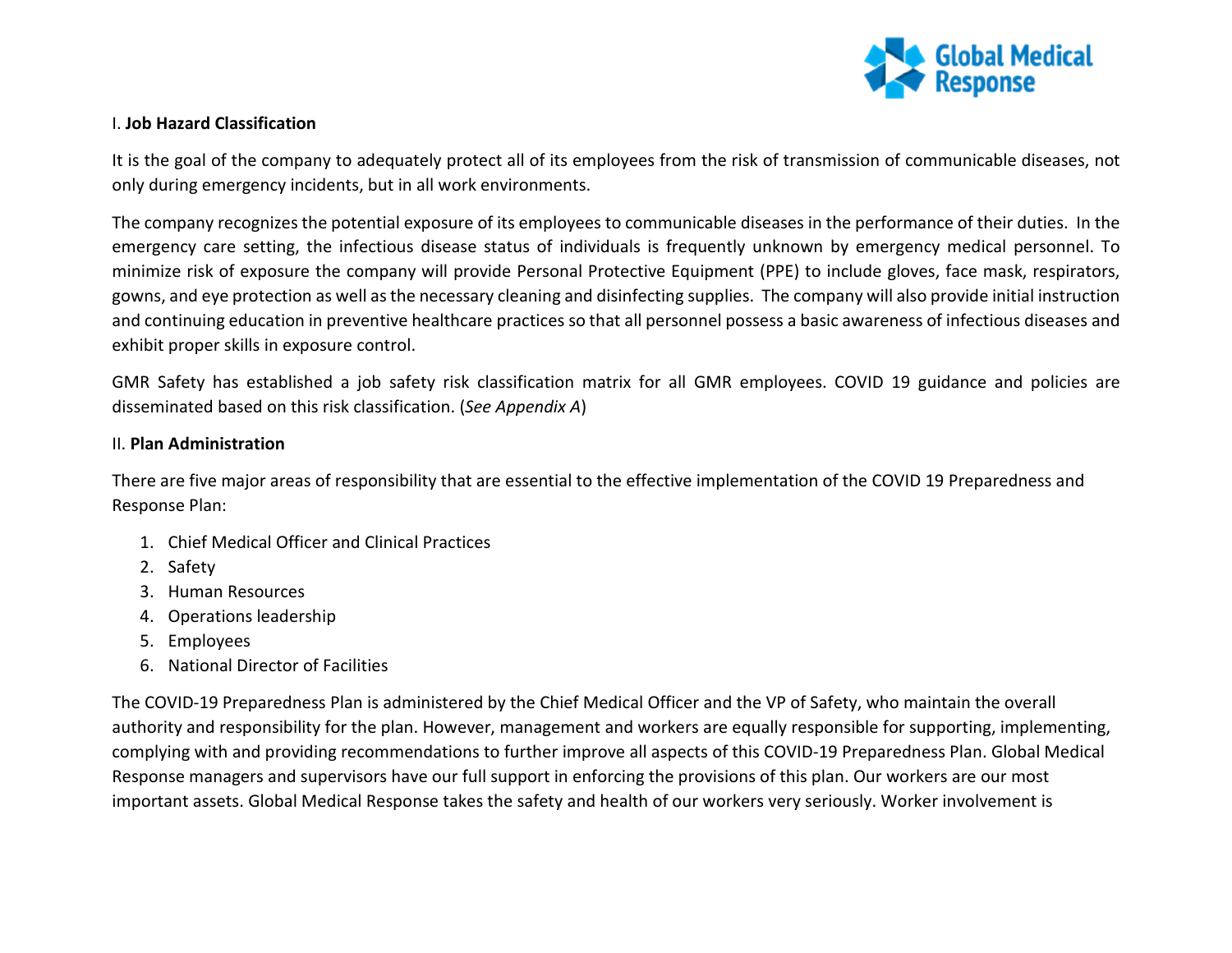

essential in developing and implementing a successful COVID-19 Preparedness Plan. We have involved our workers in this process by:

- Providing in-person and virtual listening and learning opportunities with clinical and safety leadership
- Establishing a national telephone hotline, available 24/7, for COVID related questions and exposure management. (855.361.1996)
- Implementing an Emerging Infectious Disease web site to catalogue important guidelines related to the COVID response.

#### III. **Disease Transmission Considerations**

The virus that causes COVID-19 is thought to spread mainly from person to person, mainly through respiratory droplets produced when an infected person coughs, sneezes, or talks. These droplets can land in the mouths or noses of people who are nearby or possibly be inhaled into the lungs. Spread is more likely when people are in close contact with one another (within about 6 feet).

#### IV. **Risk Factors for Employees**

Individuals of any age that have chronic health conditions should be aware that while no increased risk of contracting COVID-19 exists, the progression of the illness may be more severe and/or prolonged with the medical conditions listed below.

- Cancer
- Chronic kidney disease
- COPD (chronic obstructive pulmonary disease)
- Obesity (body mass index of 30 or higher)
- Serious heart conditions, such as heart failure, coronary artery disease, or cardiomyopathies
- Sickle cell disease
- Type 2 diabetes mellitus

Other Conditions to Consider

- Cerebrovascular disease
- Chronic lung conditions (asthma, cystic fibrosis, pulmonary fibrosis)
- Endocrine disorders including Type 1 Diabetes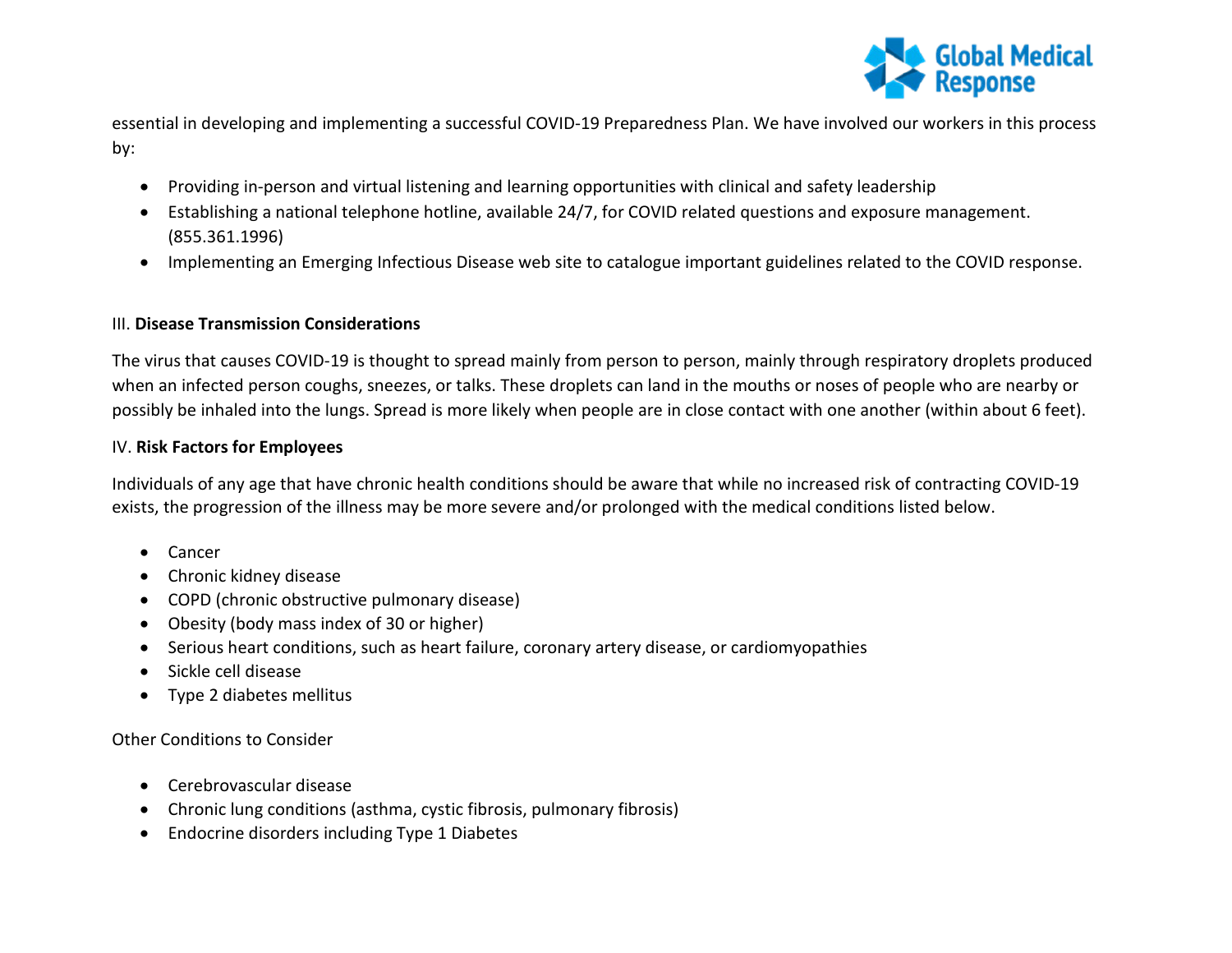

- Autoimmune disorders
- Hematologic disorders
- Mental health conditions that include PTSD, anxiety, and depression

Global Medical Response has created specific resources for personnel deploying in support of state and federal disaster responses.

# **Resources:** [\(GMR Emerging Infectious Diseases Website\)](https://www.globalmedicalresponse.com/coronavirus)

- [Pre-deployment Medical Considerations](https://www.globalmedicalresponse.com/docs/07-22-20_pre-deployment-medical-considerations.pdf)
- [Pre-deployment Preparation Packet](https://staging.globalmedicalresponse.com/docs/07-22-20-pre-deployment-packet.pdf)
- [Deployment Resource Card](https://www.globalmedicalresponse.com/docs/202007-9557-gmr-deployment-resource-card_approved.pdf)

# V. **Infection Control Measures**

One of the most important components of preventing infection and spread of disease is the appropriate use of Personal Protective Equipment (PPE). Based on all available evidence to date and the current CDC recommendation, EMS clinicians who will directly care for a patient with possible COVID-19 infection or who will be in the compartment with the patient should follow Standard, Contact, and Airborne Precautions, including the use of eye protection in accordance with organizational policy. (See GMR PPE Policy)

Specifically, recommended PPE for caregivers includes:

- A single pair of disposable patient examination gloves (change gloves if they become torn or heavily contaminated)
- Disposable isolation gown
- Respiratory protection (N-95 or higher-level respirator)
- Eye protection (i.e., goggles or disposable face shield that fully covers the front and sides of the face)
- Drivers or pilots, if they provide direct patient contact or transport (e.g., moving patients onto stretchers), should wear all recommended PPE in accordance with organizational policy and federal guidelines.

• After completing patient contact and before entering the driver's compartment or aircraft, the driver or pilot should remove and dispose of PPE except for the N95 mask (see provided donning and doffing poster) and perform hand hygiene to avoid soiling the compartment.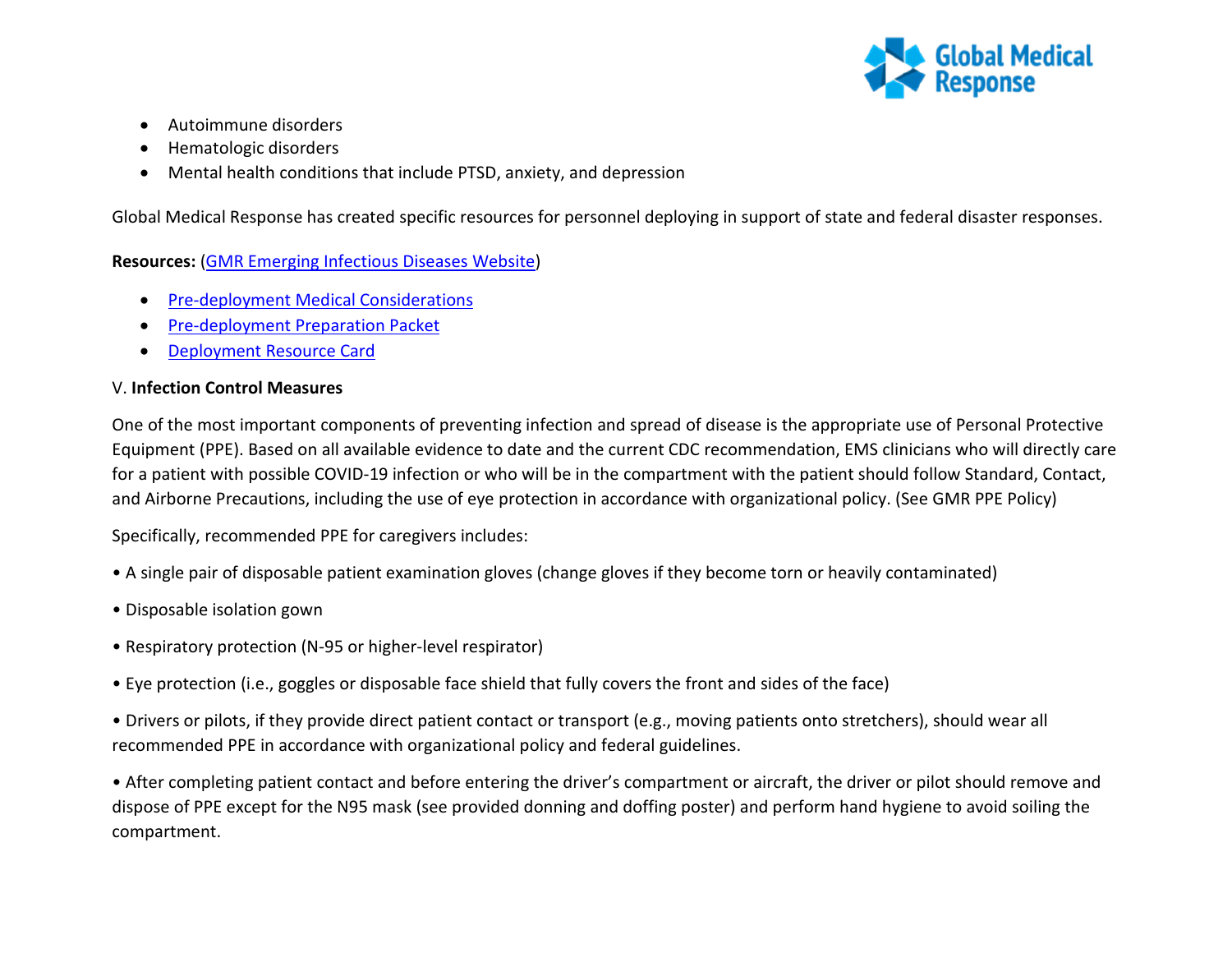

If the transport vehicle (aircraft or ambulance) does not have an isolated (separate) compartment, the driver or pilot for operation of the transport vehicle should remove the face shield or goggles, gown and gloves and perform hand hygiene. An N95 respirator should continue to be used during transport by the driver or pilot. For pilots, the N95 is appropriate to wear in the presence of helmets, visors and/or night vision goggles. All personnel should avoid touching their face while working. After completing patient contact and before entering the driver's compartment or aircraft, the driver or pilot should remove and dispose of PPE and perform hand hygiene to avoid soiling the door handle and compartment. On arrival, after the patient is released to the facility and the vehicle or aircraft is appropriately decontaminated, EMS clinicians should remove and discard PPE and perform hand hygiene. All personnel should follow appropriate donning and doffing procedures (see provided donning and doffing poster). Used PPE should be discarded in accordance with routine procedures.

- Post Transport Ambulance or Aircraft Decontamination
	- o Dedicated medical equipment should be used whenever possible for patient care (not always an option). All nondedicated, non-disposable medical equipment used for patient care should be cleaned and disinfected according to manufacturer's instructions and GMR Operations policies. It's vitally important to ensure that environmental cleaning and disinfection procedures are followed consistently and correctly.
	- o The following are general guidelines from CDC for cleaning or maintaining EMS transport vehicles and equipment after transporting a PUI/confirmed COVID-19 patient:
		- After transporting the patient, leave the rear doors of the transport vehicle open to allow for sufficient air changes to remove potentially infectious particles. The time to complete transfer of the patient to the receiving facility and complete all documentation should provide sufficient air changes.
		- When cleaning the vehicle, EMS clinicians should wear a disposable gown and gloves. A face shield or facemask and goggles should also be worn if splashes or sprays during cleaning are anticipated. Ensure that environmental cleaning and disinfection procedures are followed consistently and correctly, to include the provision of adequate ventilation when chemicals are in use. Doors should remain open when cleaning the vehicle. Routine cleaning and disinfection procedures (e.g., using cleaners and water to pre-clean surfaces prior to applying an EPA-registered, hospital-grade disinfectant to frequently touched surfaces or objects for appropriate contact times as indicated on the product's label) are appropriate for SARS-CoV-2 (the virus that causes COVID-19) in healthcare settings, including those patient-care areas in which aerosol-generating procedures are performed.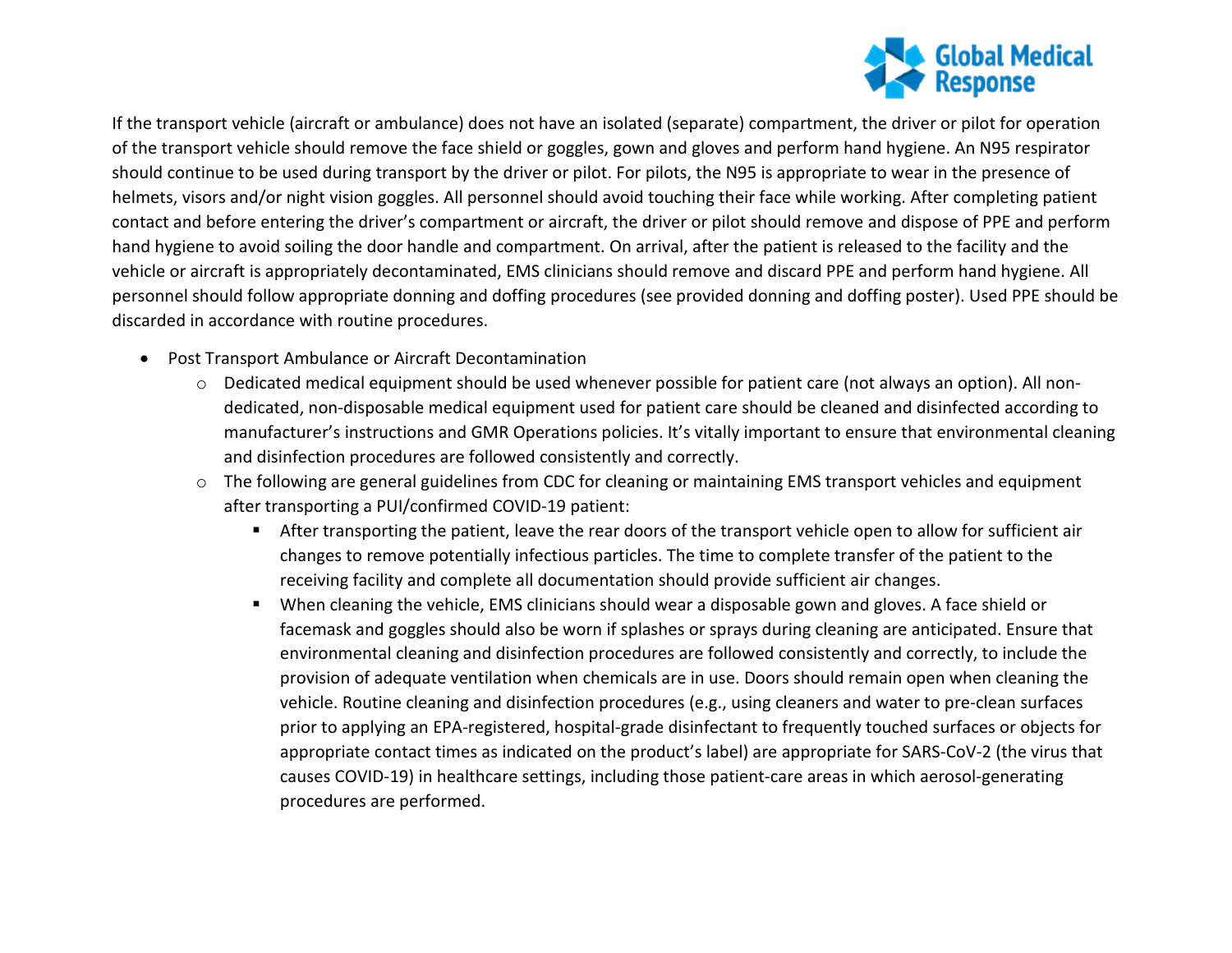

- Products with EPA-approved emerging viral pathogens claims are recommended for use against SARS-CoV-2. These products can be identified by the following claim: "[Product name] has demonstrated effectiveness against viruses similar to SARS-CoV-2 on hard non-porous surfaces. Therefore, this product can be used against SARS-CoV-2 when used in accordance with the directions for use against [name of supporting virus] on hard, non-porous surfaces." This claim or a similar claim, will be made only through the following communications outlets: technical literature distributed exclusively to health care facilities, physicians, nurses and public health officials, "1-800" consumer information services, social media sites and company websites (non-label related). Specific claims for "SARS-CoV-2" will not appear on the product or master label. If there are no available EPA-registered products that have an approved emerging viral pathogen claim, products with label claims against human coronaviruses should be used according to label instructions.
- Clean and disinfect the vehicle in accordance with standard operating procedures. All surfaces that may have come in contact with the patient or materials contaminated during patient care (e.g., stretcher, rails, control panels, floors, walls, work surfaces) should be thoroughly cleaned and disinfected using an EPA-registered hospital grade disinfectant in accordance with the product label. Clean and disinfect reusable patient-care equipment before use on another patient, according to manufacturer's instructions.
- GMR Facility and Disinfecting Guidance for Employees
	- $\circ$  Clean and disinfect high-touch surfaces in work areas (e.g. keyboards, desks, tables, hard-backed chairs, doorknobs, light switches, remotes, handles, desks, toilets, sinks) after shift change, during employee hand off or more routinely to ensure a clean and disinfected work area.
	- o If surfaces are dirty, they should be cleaned using a detergent or soap and water prior to disinfection.
	- o For disinfection, diluted household bleach solutions, alcohol solutions with at least 60% alcohol, disinfectant wipes or other EPA N List approved cleaner/disinfectant should be effective.
	- o Diluted household bleach solutions can be used if appropriate for the surface. Follow manufacturer's instructions for application and proper ventilation. Check to ensure the product is not expired. Never mix household bleach with ammonia or any other cleanser. Unexpired household bleach will be effective against coronaviruses when properly diluted.
	- o Prepare a bleach solution by mixing:
		- 5 tablespoons (1/3 cup) bleach per gallon of water or
		- 4 teaspoons bleach per quart of water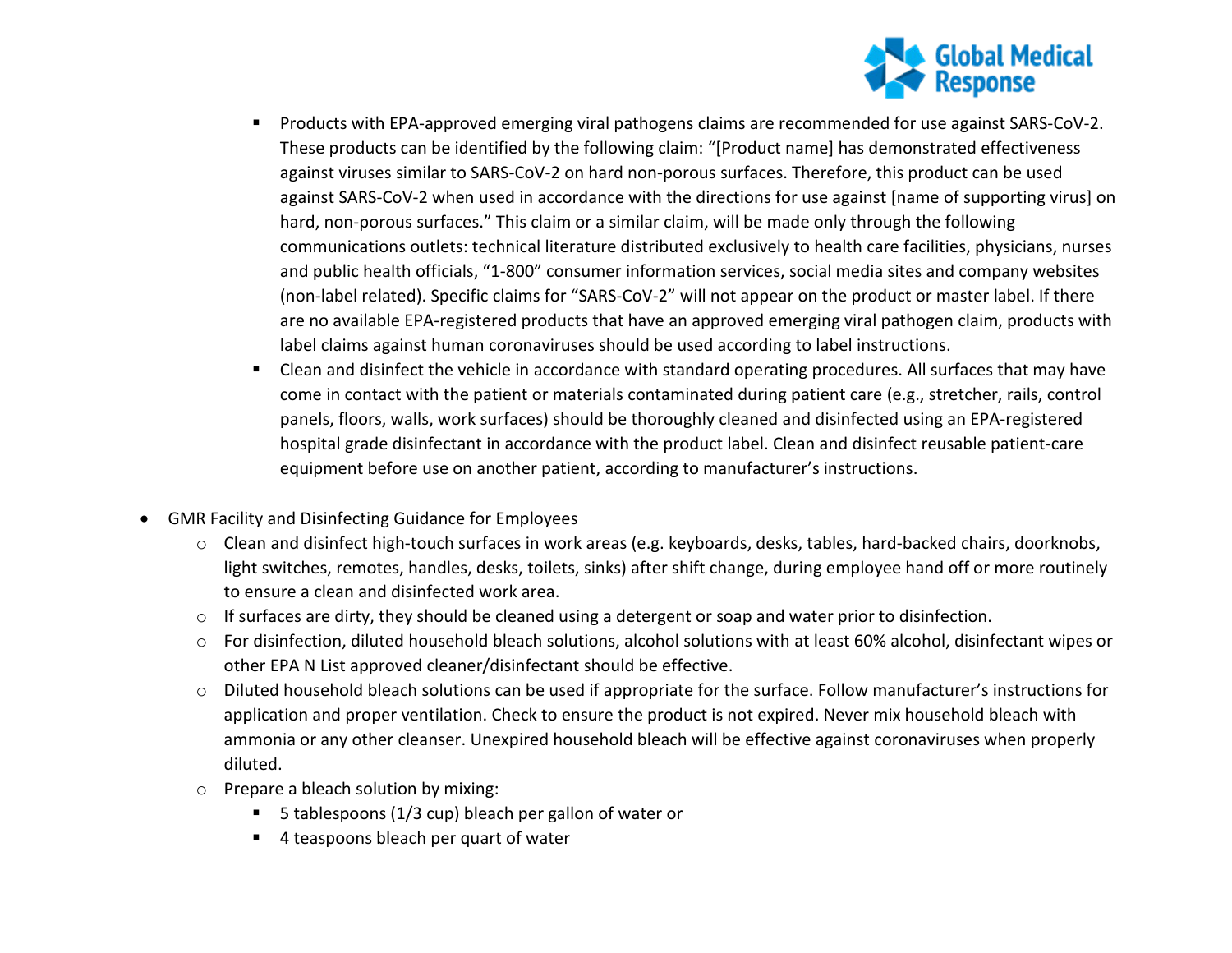

- $\circ$  For soft (porous) surfaces, such as carpeted floor, rugs, and drapes, remove visible contamination if present and clean with appropriate cleaners indicated for use on these surfaces.
- o After cleaning:
	- Launder items as appropriate in accordance with the manufacturer's instructions. If possible, launder items using the warmest appropriate water setting for the items and dry items completely.
- o Clothing, towels, linens and other items that go in the laundry
	- Wear disposable gloves when handling dirty laundry. If using reusable gloves, those gloves should be dedicated for cleaning and disinfection of surfaces for COVID-19 and should not be used for other household purposes. Clean hands immediately after gloves are removed.
	- If no gloves are used when handling dirty laundry, be sure to wash hands afterwards.
	- If possible, do not shake dirty laundry. This will minimize the possibility of dispersing the virus through the air.
	- Launder items as appropriate in accordance with the manufacturer's instructions. If possible, launder items using the warmest appropriate water setting for the items and dry items completely. Dirty laundry from an ill person can be washed with other people's items.
- o Hand hygiene and other preventive measures
	- **Employees should clean hands often by washing hands with soap and water for 20 seconds. If soap and water** are not available and hands are not visibly dirty, an alcohol-based hand sanitizer that contains at least 60% alcohol may be used. However, if hands are visibly dirty, always wash hands with soap and water.
	- **Employees should follow normal preventive actions while at work and home including recommended hand** hygiene and avoiding touching eyes, nose or mouth with unwashed hands.
	- Additional key times to clean hands include:
		- After blowing one's nose, coughing or sneezing
		- After using the restroom
		- Before eating or preparing food
		- After contact with animals or pets
		- Before and after providing routine care for another person who needs assistance (e.g. a child)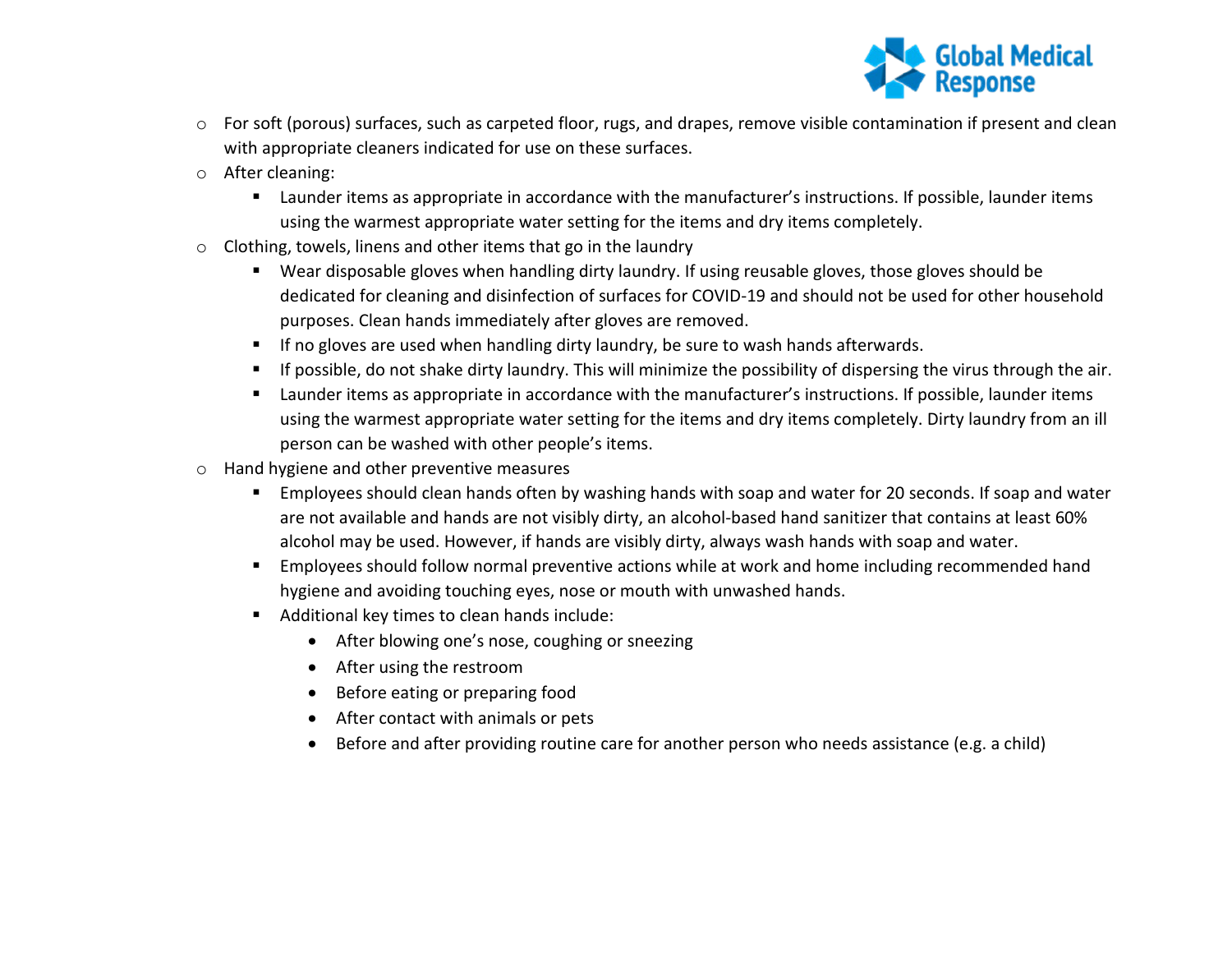

## **Resources found on the** [GMR Emerging Infectious Diseases website](https://www.globalmedicalresponse.com/coronavirus)

- \* GMR PPE Policy
- \* Blood and Body Fluid Precautions for EMS (Poster)
- \* Transport Procedures (Specific EMS Management Document)
- \* Approved chemical and PPE products for ground and air use
- \* PPE Donning and Doffing Video: CDC Sequence for COVID-19
- \* Guidance on how to wear a mask
- \*GMR COVID -19 Linen-Uniform Cleaning Decontamination Procedures
- \* Ventilator Transport Considerations
- \*GMR Air Operations COVID-19 Guidelines for Pilots
- \*GMR Facility and Disinfecting Guidance for Employees
- \*Break Room and Workspaces Cleanliness Poster
- \*COVID-19 Stay Healthy and Safe Poster
- \* COVID019 Guidelines for GMR Call Intake Centers
- \* NIOSH Respirator Awareness
- \* GMR PPE Infographic

#### VI. **Exposure reporting and follow up**

Global Medical Response utilizes a Facility Access Screening Tool™ (F.A.S.T) to screen employees and visitors for COVID related symptoms and to provide authorization and instructions regarding access to GMR facilities.

The Medical Assessment Screening Tool™ (M.A.S.T) is used to screen and assess employees for symptoms and workplace related exposures. Guidance regarding isolation, ability to work and follow up medical care are provided based on the answers provided by the employee. In the event an employee is directed to the M.A.S.T, the COVID-19 STARS entry and OSHA Recordable Decision Tree will be used in conjunction with the normal employee injury reporting process.

Individual employee follow-up is managed by the employee's supervisor and Human Resources associate in accordance with established Company policies and procedures regarding illness and injury.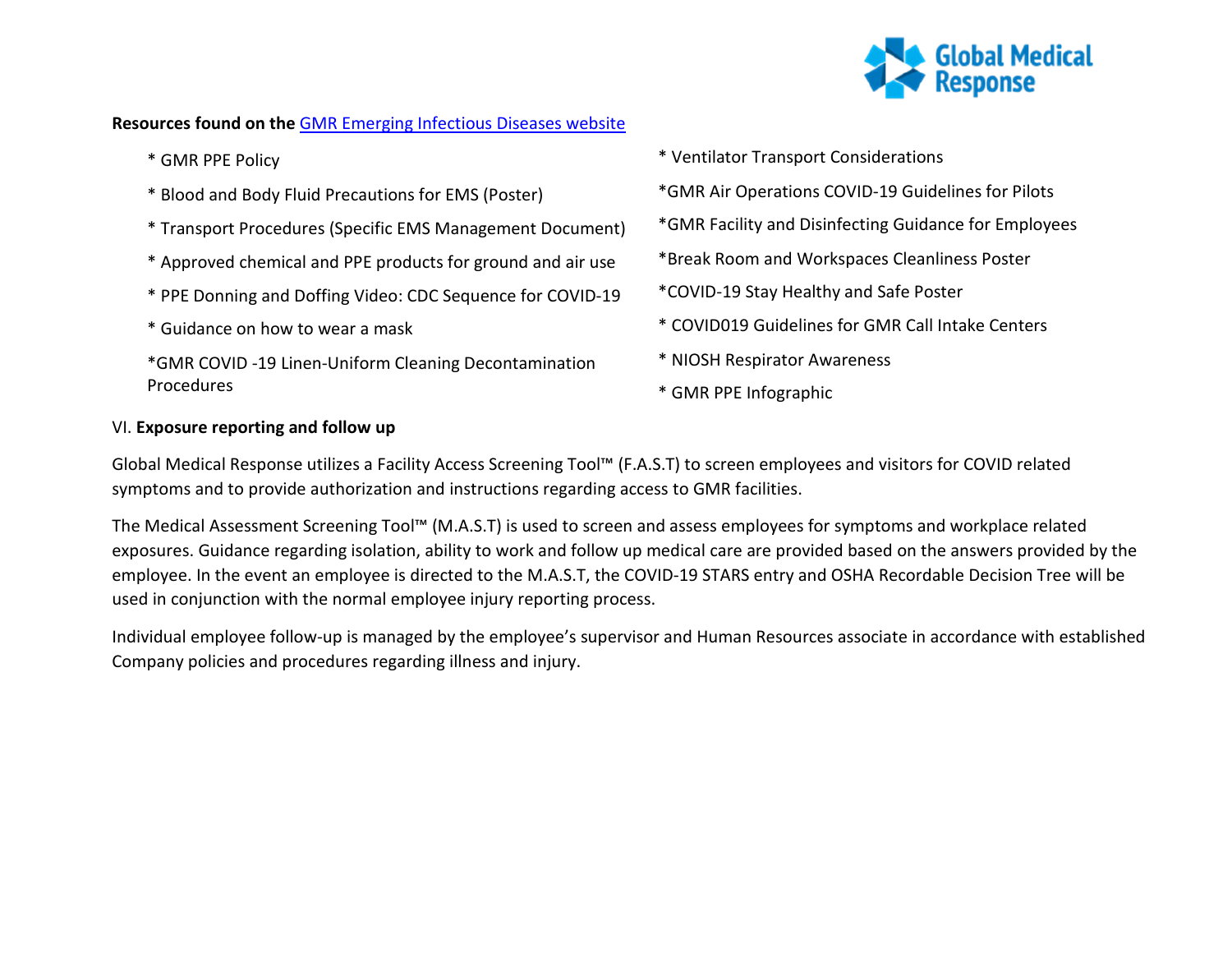

Under OSHA's recordkeeping requirements, COVID-19 may be a recordable illness, and thus employers are responsible for recording cases of COVID-19, if:

- The case is a confirmed case of COVID-19, as defined by the Centers for Disease Control and Prevention (CDC).²
- The case is work-related as defined by 29 CFR § 1904.53 and
- The involves one or more of the general recording criteria set forth in 29 CFR § 1904.7.4

**Resources:** [\(GMR Emerging Infectious Diseases Website\)](https://www.globalmedicalresponse.com/coronavirus)

- \* [GMR Medical Assessment and Screening Tool \(MAST\)](https://global-medical-response.wistia.com/projects/fu5wcs0mzn) and How-to Videos
- \* [GMR Facility Assessment Screening Tool \(FAST\)](https://www.globalmedicalresponse.com/docs/07-06-20-fast_screeningtool_jobaid.pdf) and Job Aid
- \* [GMR COVID-19 Call Center Exposure Protocols](https://www.globalmedicalresponse.com/getdoc/798ceab1-7fa5-49ca-a9a9-5f6a0c6843c4/covid-19-communication-center-protocols.pdf)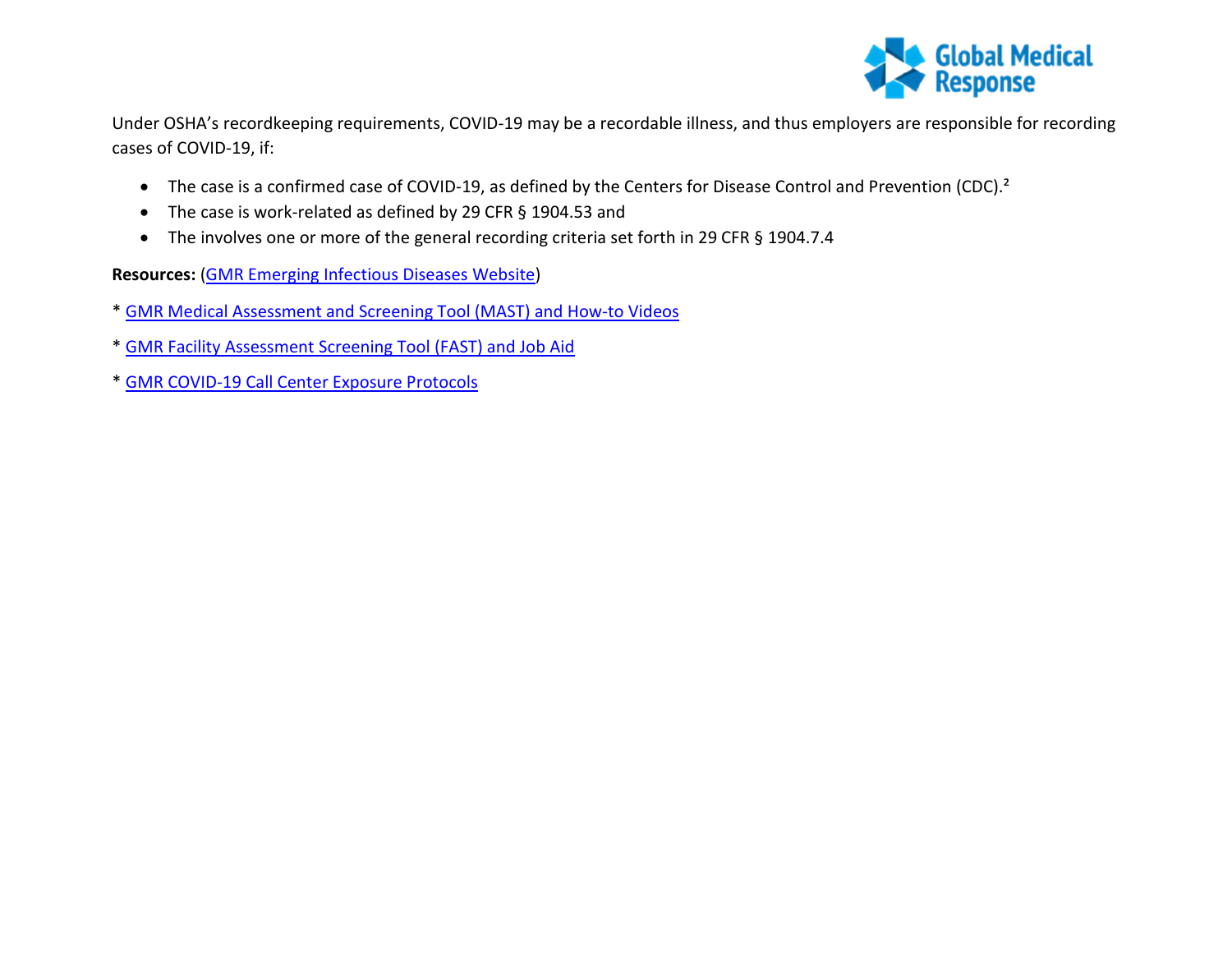

#### VII. **Contingency Planning**

Global Medical Response has developed several contingency plans and strategies to include:

- Contingency Capacity Strategies for shortages of N95 Respirators
	- $\circ$  The worldwide magnitude of a large-scale infection creating the substantial demand for N95 respiratory protection has the potential to be greater than manufacturer production or available supplies. Thus, all GMR operations should anticipate the future potential of N95 respirator shortages. As such, CDC has developed guidelines for use of N95 respirators beyond the manufacturer-designated shelf life for training and fit testing. In times of shortage, consideration can be made to use N95 respirators beyond the manufacturer designated shelf life. However, expired respirators might not perform to the requirements for which they were certified. Over time, components such as the strap and material may degrade, which can affect the quality of the fit and seal. Because of this, use of expired respirators could be prioritized for situations where the provider is NOT exposed to pathogens, such as training and fit testing. As expired respirators can still serve an important purpose, GMR Operations should retain all N95 respirators during the early phases of this outbreak. Additionally, when a covered employee is fit tested he or she should keep the N95 mask that they were successfully fitted in during the fit test for future use in accordance with this guidance. The N95 should not be destroyed or disposed of. Practices allowing extended use of N95 respirators, when acceptable, can also be considered. The decision to implement policies that permit extended use of N95 respirators will be made by the professionals who manage GMR's respiratory protection program, in consultation with their occupational health and infection control expertise with input from the state/local public health departments. CDC has recommended guidance on implementation of extended use of N95 respirators in healthcare settings. Extended use has been recommended and widely used as an option for conserving respirators during previous respiratory pathogen outbreaks and pandemics. Extended use refers to the practice of wearing the same N95 respirator for repeated close contact encounters with several different patients, without removing the respirator between patient encounters. Extended use is well suited to situations wherein multiple patients with the same infectious disease diagnosis, whose care requires use of a respirator, are cohorted (e.g., in the same vehicle, area, etc.)
		- Follow standard operating procedures for the containment and disposal of used PPE and regulated medical waste.
		- Follow standard operating procedures for containing and laundering used linen. Avoid shaking the linen.
		- Clean and disinfect clothes hampers according to guidance above for surfaces. If possible, consider placing a bag liner that is either disposable (can be thrown away) or can be laundered.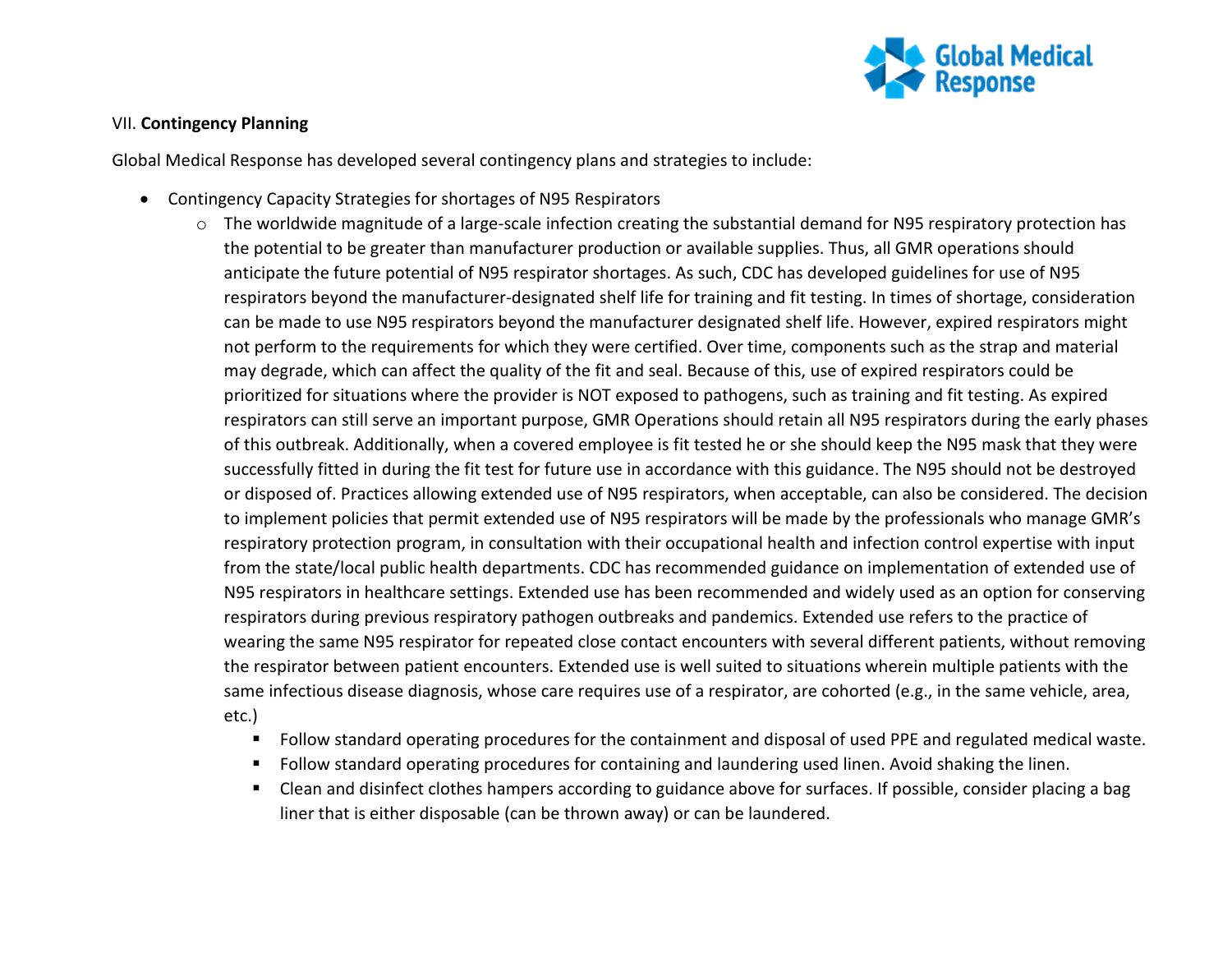

- Global Medical Response has partnered with Battelle to provide access to their Critical Care Decontamination (CCDS) process. The Battelle CCDS addresses the current shortage of critical Personal Protective Equipment (PPE) across the United States. Battelle CCDS is designed to work on N95 respirators for the decontamination of the novel coronavirus (SARS-CoV-2). N95 respirators are exposed to a validated vaporous hydrogen peroxide process that leaves no viable virus behind.
- Global Medical Response has developed a comprehensive Return to Work Playbook to address the changes in our workspaces that are necessary to protect our employees and visitors.
	- o The Playbook includes the following information:
		- Health and Safety Protocols
		- Facility Readiness
			- o GMR Responsibilities
			- o Compliance with local public health
			- o Facility checklist and signage requirements
			- o Cleaning and Disinfection Procedures
		- Employee Preparation
			- o Employee safeguards
			- o Requirements for visitors
		- Standard Operating Procedures
		- Guidelines for Employee Safety and Well-Being
			- o Mental health and well being
			- o Employee Assistance Program

**Resources:** [\(GMR Emerging Infectious Diseases Website\)](https://www.globalmedicalresponse.com/coronavirus)

- \* [AHA Guidance on Card Extensions](https://staging.globalmedicalresponse.com/docs/aha-covid-19-statement_card-extensions_update-(1).pdf)
- \* [Childcare Stipend Application and Renewed announcement](https://www.globalmedicalresponse.com/docs/08-01-20-covid-19-childcare-stipend-renewed.pdf)
- \* [Student Intern Agreement and Release](https://www.globalmedicalresponse.com/getdoc/45cb8aea-da35-4253-bb32-9d19b8409330/student-intern-agreement-and-release.pdf)
- \* [GMR COVID-19 Call Center Exposure Protocols](https://www.globalmedicalresponse.com/getdoc/798ceab1-7fa5-49ca-a9a9-5f6a0c6843c4/covid-19-communication-center-protocols.pdf)
- \* [Third Rider Policy Update](https://www.globalmedicalresponse.com/getdoc/00212857-3e16-4e57-a1eb-6a9736d95e90/third-rider-policy-changes.pdf)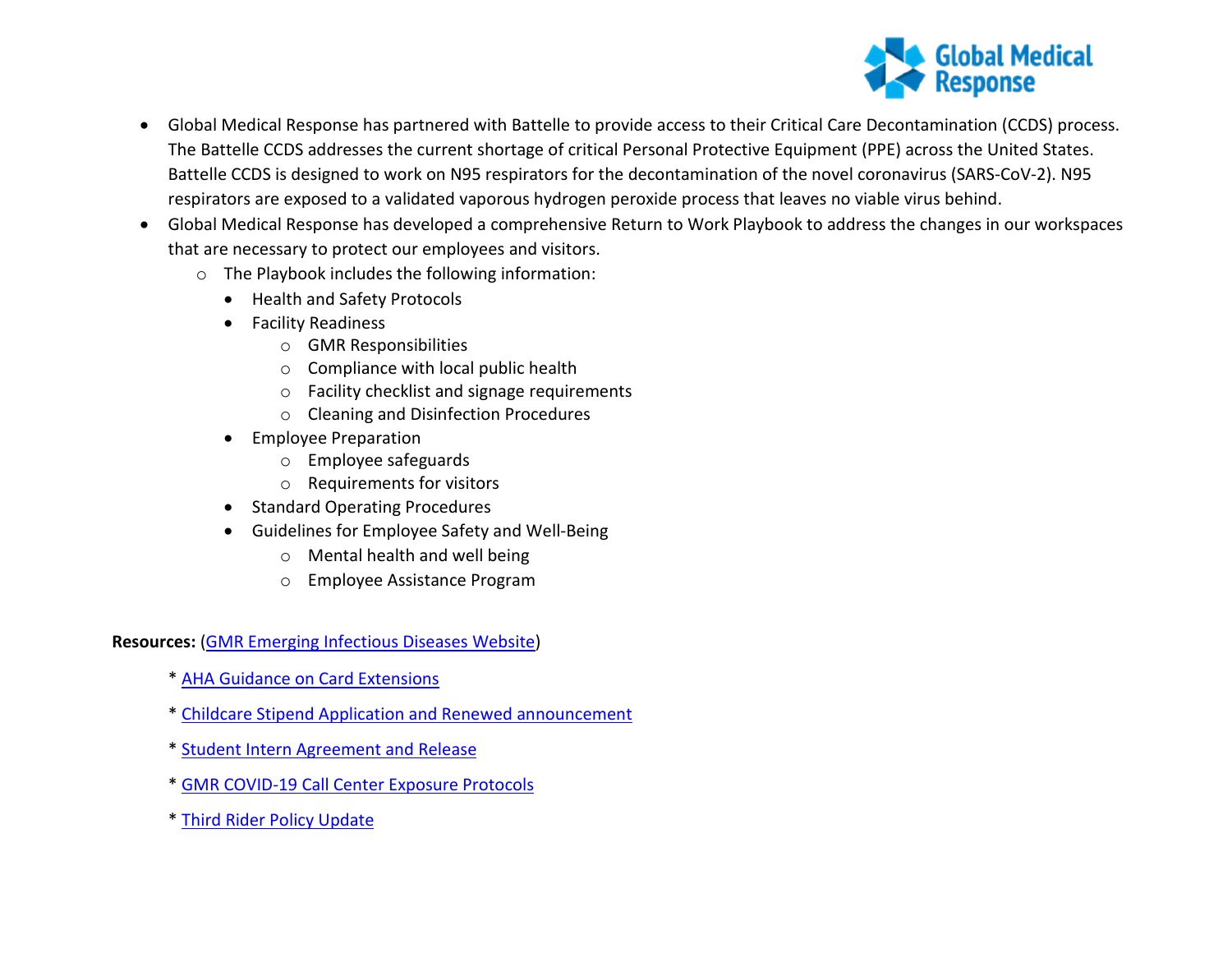

#### **VIII. Provider Education**

#### *Foundational education*:

Every clinical GMR employee has been provided with education at hire, and annually thereafter, on the principles of exposure prevention, personal protective equipment (PPE) and infectious diseases. Non-clinical GMR employees receive education on basic hygiene and workplace safety. Those foundational educational principles apply fully in our preparation and response to a potential or confirmed COVID-19 patient.

#### *Targeted education*:

GMR has partnered with Emory University & Dr. Alex Isakov to provide a targeted on-line, one hour educational program designated "Protecting the Healthcare Worker in the Era of Novel Coronavirus, Bird Flu and Other Serious Communicable Diseases" covering specific pathogens such as MERS, SARS and the Novel Coronavirus. All Clinical, Operation & Safety leadership should complete the on-line course assigned in their respective Learning Management System. This course is also available in all employees optional learning plan. An abbreviated, focused 20-minute COVID-19 educational presentation is available in the GMR Learning Management Systems for all employees.

#### *Supplemental education*:

Additional, pertinent educational materials will be available on all internal Learning Management Systems and posted on the company website at globalmedicalresponse.com/coronavirus.

#### *Physician Medical Directors*.

GMR physician medical directors are available for specific targeted education and consultation through the Hotline Number (855.361.1996).

**Resources:** (GMR Emerging Infectious Diseases Website)

\* [GMR Caregiver Well-being Resource Wallet Card](https://www.globalmedicalresponse.com/getattachment/Resources/Emerging-Infectious-Diseases/202002-9023-GMR-Caregiver-Well-Being-Wallet-Card_10up-1.pdf?lang=en-US)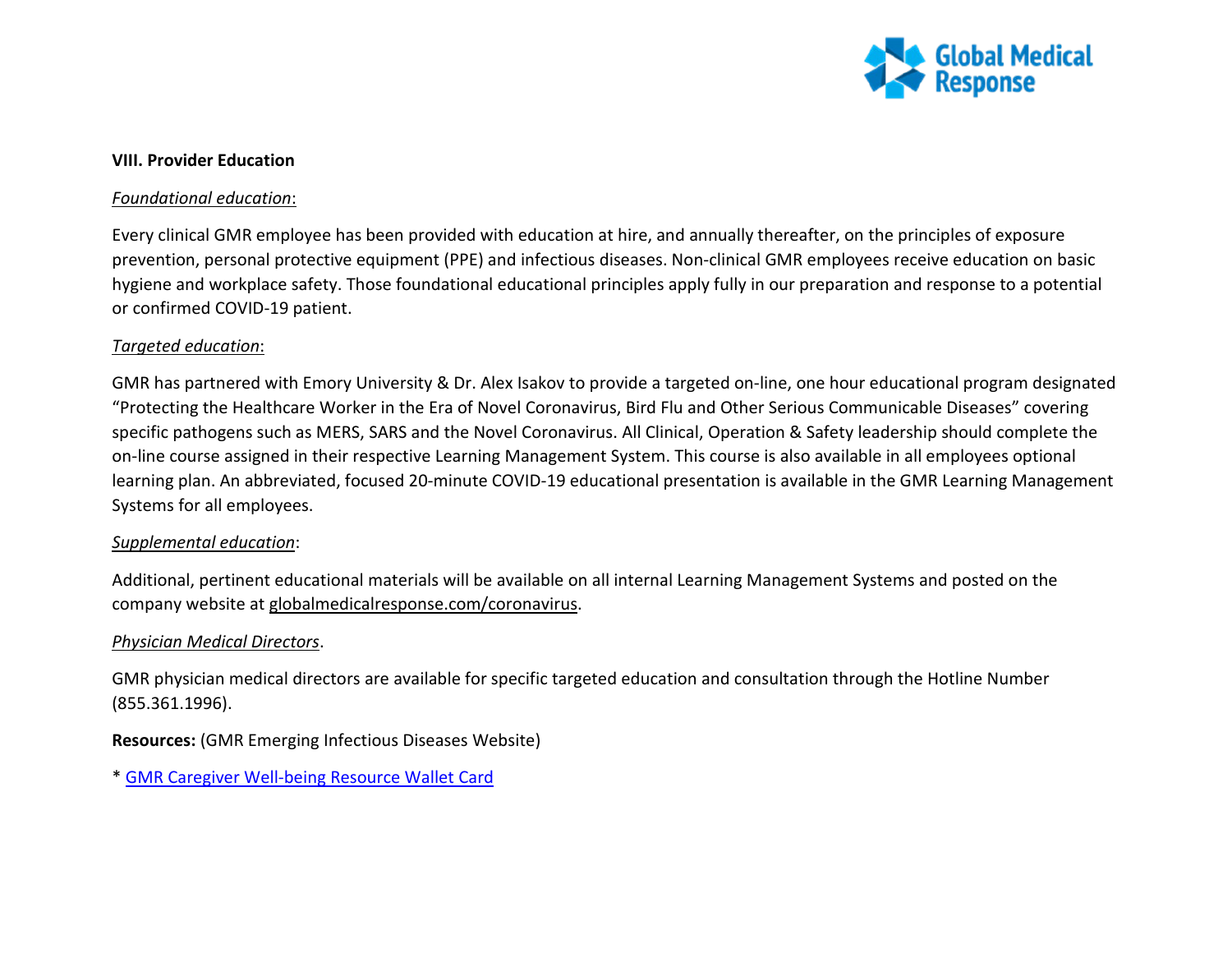

# **Appendix A: Job Safety Risk Analysis Classification**

| DATE: 07/22/2020                                                                                                                                                                                                                                                                            |                                                                                                                                                                                                                                                                                                                                                                                                                                                                                                                                                                                                                                                                       |                                                                                                                                                                                                                                                                                                                                                                                                                                                                                                                                                                                                                                                                                                                          |                                                                                   |
|---------------------------------------------------------------------------------------------------------------------------------------------------------------------------------------------------------------------------------------------------------------------------------------------|-----------------------------------------------------------------------------------------------------------------------------------------------------------------------------------------------------------------------------------------------------------------------------------------------------------------------------------------------------------------------------------------------------------------------------------------------------------------------------------------------------------------------------------------------------------------------------------------------------------------------------------------------------------------------|--------------------------------------------------------------------------------------------------------------------------------------------------------------------------------------------------------------------------------------------------------------------------------------------------------------------------------------------------------------------------------------------------------------------------------------------------------------------------------------------------------------------------------------------------------------------------------------------------------------------------------------------------------------------------------------------------------------------------|-----------------------------------------------------------------------------------|
| COMPLETED GMR Safety<br>BY:                                                                                                                                                                                                                                                                 | <b>COVID-19 RISK ANALYSIS FORM</b>                                                                                                                                                                                                                                                                                                                                                                                                                                                                                                                                                                                                                                    |                                                                                                                                                                                                                                                                                                                                                                                                                                                                                                                                                                                                                                                                                                                          |                                                                                   |
| <b>JOB TITLES</b><br><b>Field and operation employees-</b><br><b>Clinical:</b><br><b>EMT Basic</b><br><b>EMT</b> Intermediate<br>Paramedic Basic<br>Paramedic CCT<br>Training Officer Field EMT<br>Training Officer Field Paramedic<br>Air Medical-Pilot<br>Air Medical-Clinical Crewmember | POTENTIAL TASKS BEING PERFORMED<br>Personnel are engaged the treatment<br>and/or transport of sick, injured or non-<br>ambulatory patients in both the ground and<br>air setting and may come into contact with<br>patients who may be infected with the<br>COVID-19 virus and environments were<br>surfaces or equipment have been exposed<br>to viral particles. In accordance with<br>licensure/certification scope of practice<br>personnel may be engaged in:<br>Aerosolized generating procedures include: $\vert_{\bullet}$<br>1. Airway suctioning<br>2. Endotracheal intubation and airway<br>management<br>3. Continuous positive airway pressure<br>(CPAP) | SAFE JOB PROCEDURES IN PLACE<br>(Engineering/Administrative/Work Practice and PPE<br>Controls)<br>Employee facility pre-entry screening for COVID-<br>19 symptoms in accordance with current CDC<br>guidelines<br>Mandatory cloth face covering for all staff in<br>non-patient care settings<br>Minimum of procedural mask for every patient<br>contact and provider for all contacts<br>N95 or <, isolation gowns, eye protection, and<br>gloves when performing or present for aerosol<br>generating procedures<br>Continued compliance with organization<br>respiratory protection and exposure control<br>programs<br>Ambulance ventilation system.<br>No plastic between cab and patient<br>$\circ$<br>compartment | <b>WORKER</b><br><b>EXPOSURE</b><br><b>RISK LEVEL</b><br>Very High<br><b>Risk</b> |
|                                                                                                                                                                                                                                                                                             | 4. Cardiopulmonary Resuscitation (CPR)<br>5. Administration of nebulized<br>medications                                                                                                                                                                                                                                                                                                                                                                                                                                                                                                                                                                               | Turn exhaust fan on<br>$\circ$<br>Do not use the recirculate feature on the<br>control panel (Max A/C)<br>If permissible, open the windows in the<br>$\circ$<br>cab of the truck while keeping the<br>exhaust fan on. If conditions do not                                                                                                                                                                                                                                                                                                                                                                                                                                                                               |                                                                                   |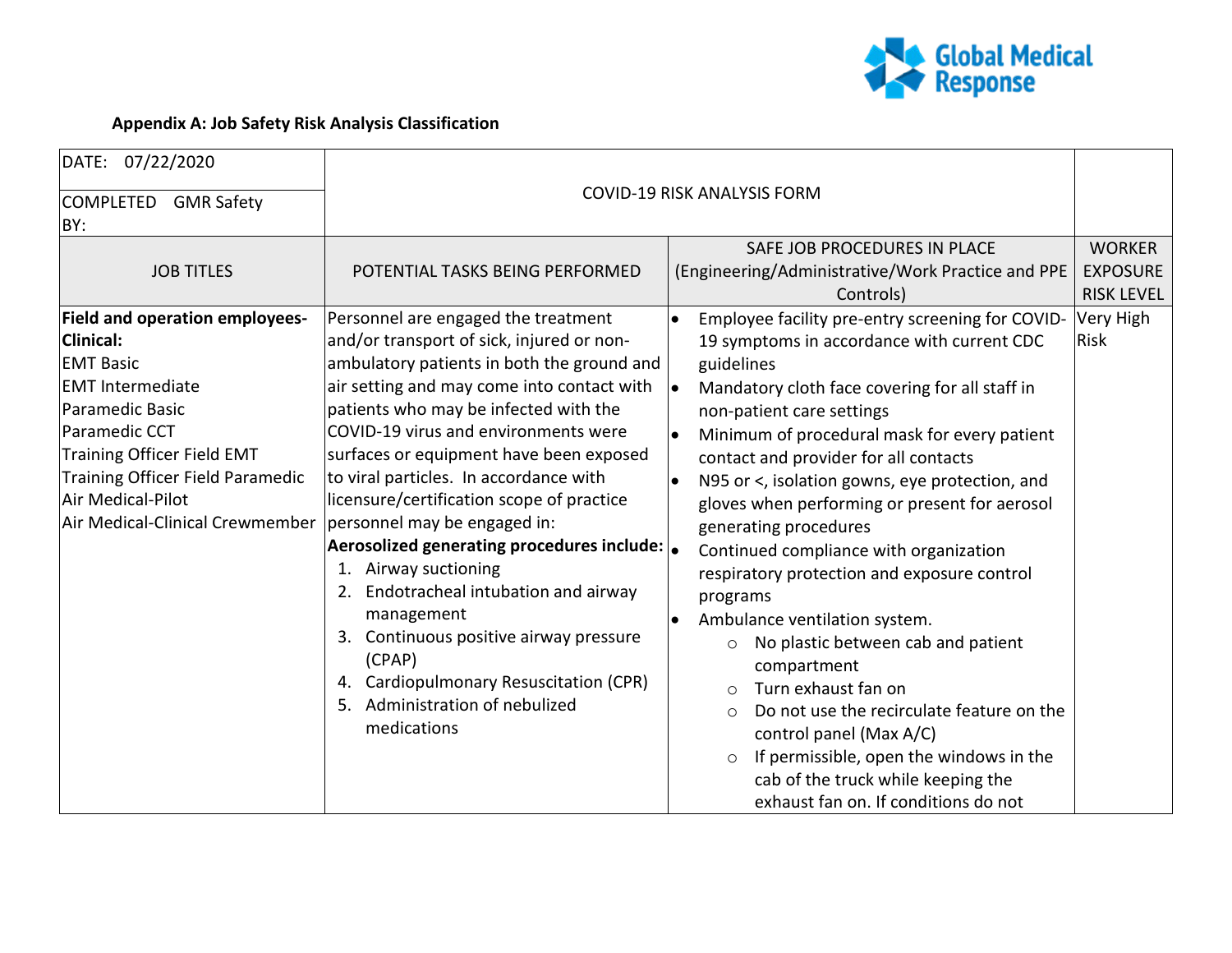

| permit cab windows to be opened, use          |
|-----------------------------------------------|
| only fresh air intake, and not recirculated   |
| Ambulance decontamination procedures in       |
| accordance with GMR guidelines                |
| Adherence to facility decontamination         |
| guidelines.                                   |
| Access to hand soap, water, and alcohol-based |
| and sanitizer                                 |
|                                               |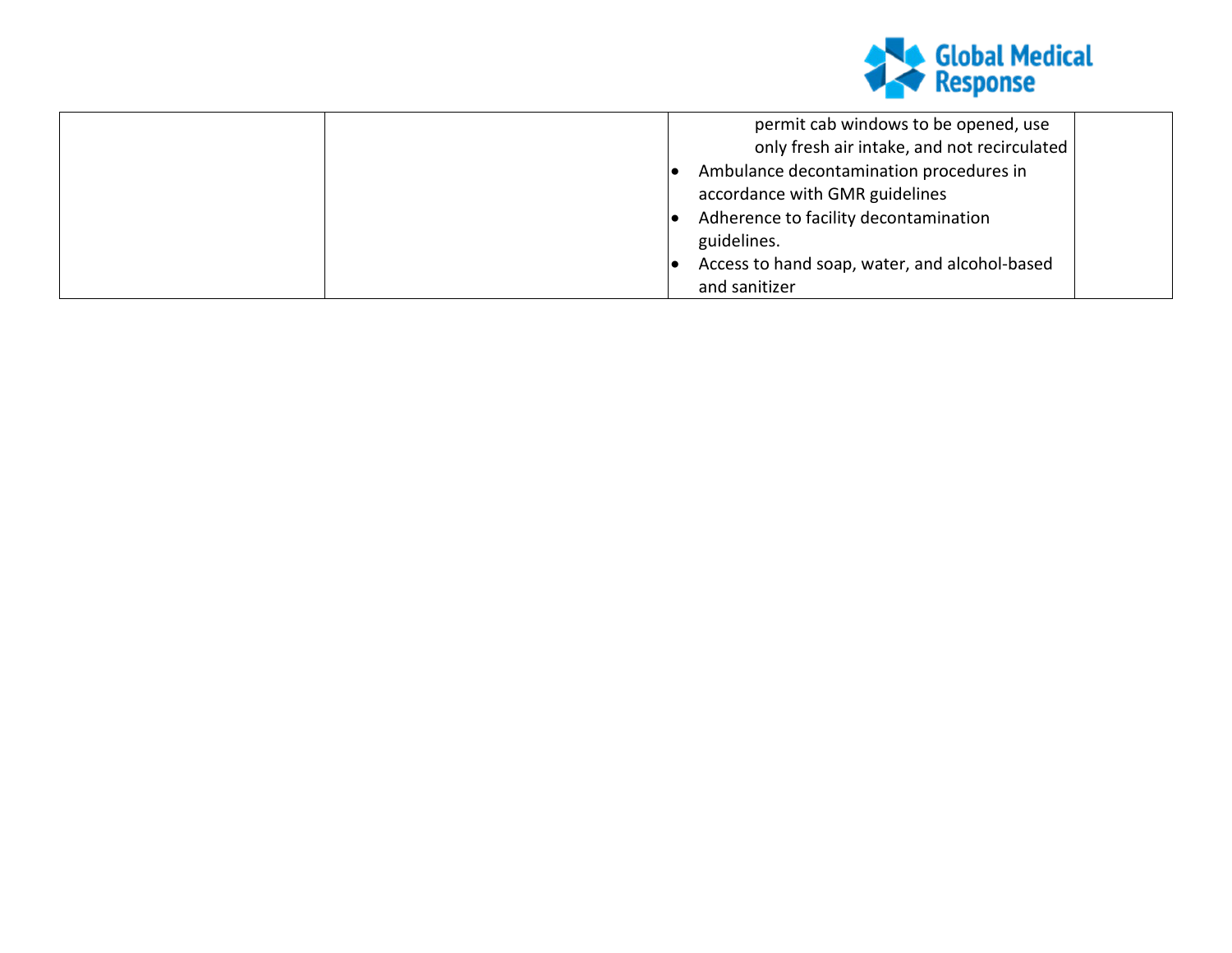

| <b>Field and operation employees-</b> | Personnel are engaged the treatment        | $\bullet$ | Employee facility pre-entry screening for COVID-      | High Risk |
|---------------------------------------|--------------------------------------------|-----------|-------------------------------------------------------|-----------|
| <b>Clinical:</b>                      | and/or transport of sick, injured or non-  |           | 19 symptoms in accordance with current CDC            |           |
| <b>EMT Basic</b>                      | ambulatory patients in both the ground and |           | guidelines                                            |           |
| <b>EMT</b> Intermediate               | air setting and may come into contact with | le.       | Mandatory cloth face covering for all staff in        |           |
| Paramedic Basic                       | patients who may be infected with the      |           | non-patient care settings                             |           |
| Paramedic CCT                         | COVID-19 virus and environments were       |           | Minimum of procedural mask for every patient          |           |
| <b>Training Officer Field EMT</b>     | surfaces or equipment have been exposed    |           | contact and provider for all contacts                 |           |
| Training Officer Field Paramedic      | to viral particles. In accordance with     | $\bullet$ | Continued compliance with organization                |           |
| Air Medical-Pilot                     | licensure/certification scope of practice  |           | respiratory protection and exposure control           |           |
| Air Medical-Clinical Crewmember       | personnel may be engaged in:               |           | programs                                              |           |
|                                       | <b>Non-aerosolizing Procedures:</b>        |           | Ambulance ventilation system.                         |           |
|                                       | 1. Intravenous line placement              |           | No plastic between cab and patient<br>$\circ$         |           |
|                                       | Intravenous Drug Administration<br>2.      |           | compartment                                           |           |
|                                       | Bleeding control and bandaging<br>3.       |           | Turn exhaust fan on<br>$\circ$                        |           |
|                                       | 4. Fracture Splinting and                  |           | Do not use the recirculate feature on the<br>$\Omega$ |           |
|                                       | immobilization                             |           | control panel (Max A/C)                               |           |
|                                       |                                            |           | If permissible, open the windows in the<br>$\circ$    |           |
|                                       |                                            |           | cab of the truck while keeping the                    |           |
|                                       |                                            |           | exhaust fan on. If conditions do not                  |           |
|                                       |                                            |           | permit cab windows to be opened, use                  |           |
|                                       |                                            |           | only fresh air intake, and not recirculated           |           |
|                                       |                                            | $\bullet$ | Ambulance decontamination procedures in               |           |
|                                       |                                            |           | accordance with GMR guidelines                        |           |
|                                       |                                            |           | Adherence to facility decontamination                 |           |
|                                       |                                            |           | guidelines.                                           |           |
|                                       |                                            |           | Access to hand soap, water, and alcohol-based         |           |
|                                       |                                            |           | hand sanitizer                                        |           |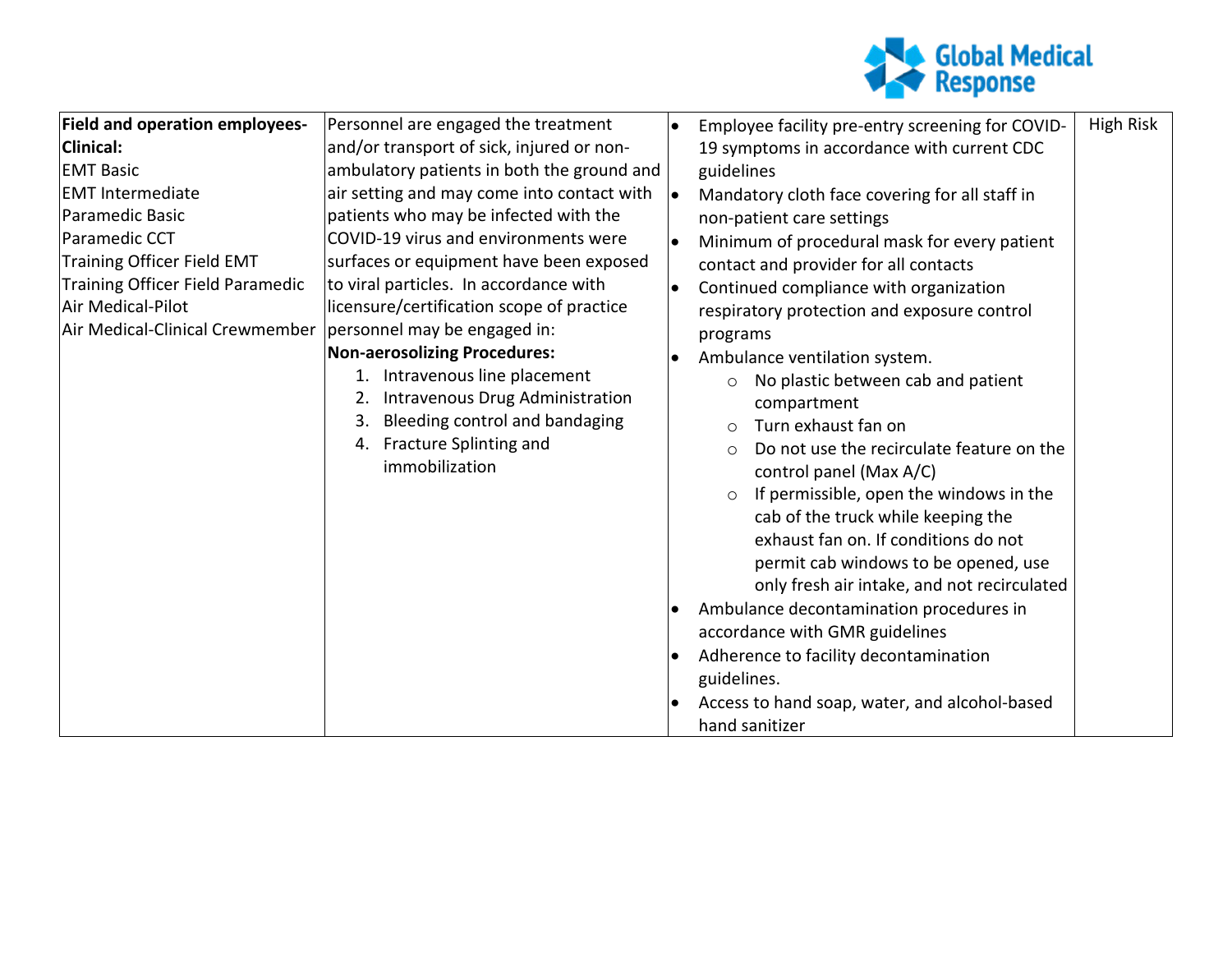

| <b>Transportation Employees Non-</b> | Employee facility pre-entry screening for COVID-                                      | High Risk |
|--------------------------------------|---------------------------------------------------------------------------------------|-----------|
| clinical:                            | 19 symptoms in accordance with current CDC                                            |           |
| Driver - Not Wheelchair              | guidelines                                                                            |           |
| Driver Wheelchair                    | Mandatory cloth face covering for all staff in<br>non-patient care settings           |           |
|                                      | Minimum of procedural mask for every patient<br>contact and provider for all contacts |           |
|                                      | Vehicle decontamination procedures in<br>accordance with GMR guidelines               |           |
|                                      | Adherence to facility decontamination<br>guidelines.                                  |           |
|                                      | Access to hand soap, water, and alcohol-based<br>hand sanitizer                       |           |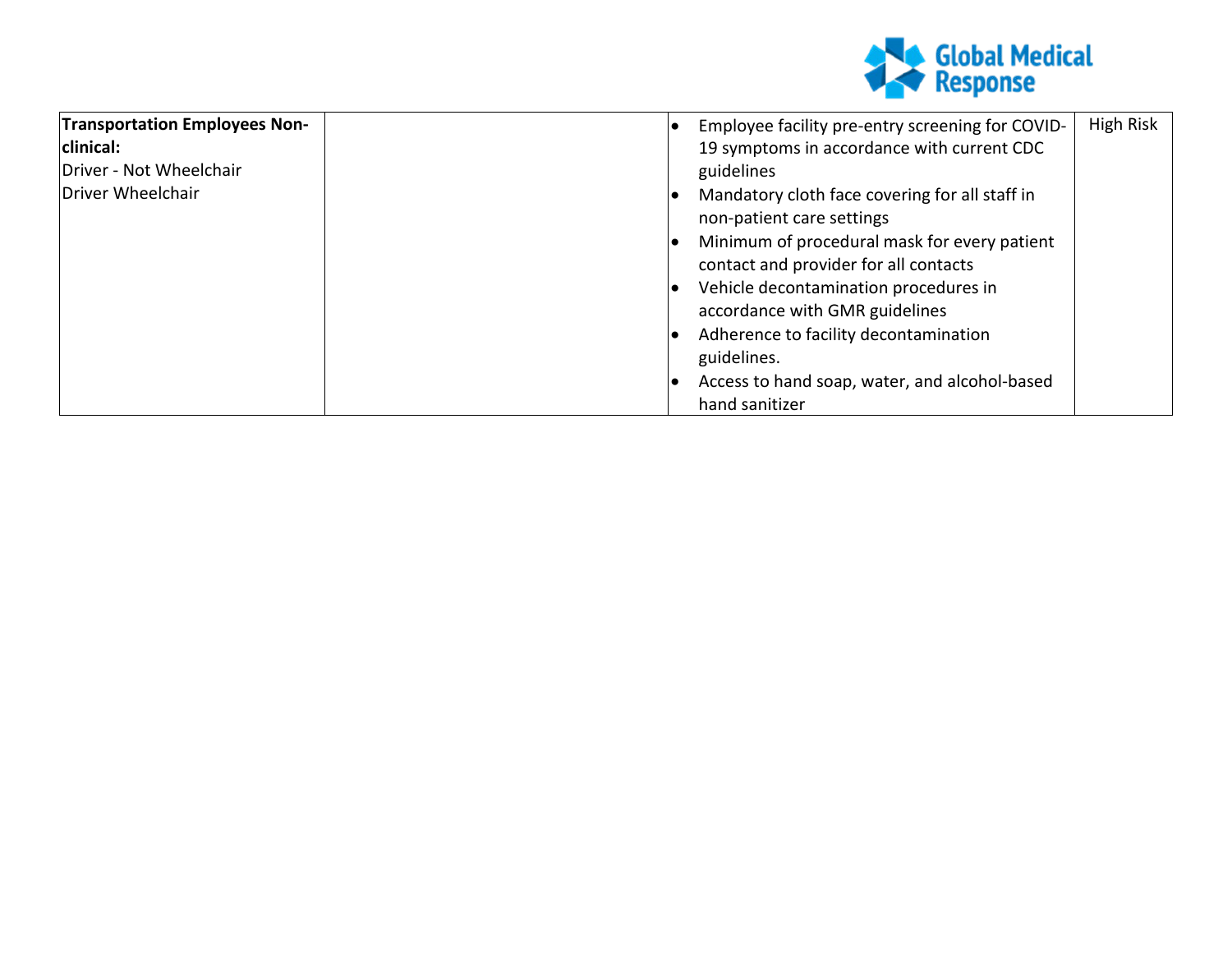

| Administration employees:         | Interacting with providers or employees  | Screening employees for COVID-19 symptoms        | Low to |
|-----------------------------------|------------------------------------------|--------------------------------------------------|--------|
| Account Executive                 | who may have been exposed to or are      | prior to entering our facilities                 | Medium |
| <b>President Southeast Region</b> | infected by the COVID-19 virus. Touching | Limiting non-employee access to the place of     | Risk   |
| Director Regional AMR Ops I       | infected environmental surfaces in the   | employment or restrict access                    |        |
| Manager Human Resources           | workplace.                               | Telecommuting                                    |        |
| Recruiter                         |                                          | Staggered shifts                                 |        |
| Representative Human Resources    |                                          | Adherence to facility decontamination and        |        |
| Scheduler                         |                                          | cleaning guidelines                              |        |
| <b>Risk and Safety staff</b>      |                                          | Deep cleaning protocols in place for workplace   |        |
| Coordinator Clinical Education    |                                          | infection                                        |        |
| Services                          |                                          | Physical distancing and re-arranging             |        |
| Coordinator Clinical Operation    |                                          | workstations                                     |        |
| Coordinator Transport             |                                          | Access to common areas, breakrooms,              |        |
| Manager Clinical Education        |                                          | restrooms, and lunchrooms is controlled          |        |
| <b>Manager Operations</b>         |                                          | Wearing at least a cloth face covering while in  |        |
| Specialist Clinical Education     |                                          | the workplace.                                   |        |
| Supervisor Administration         |                                          | The use of barriers where appropriate            |        |
| Supervisor Operations             |                                          | Access to hand soap, water, and alcohol-based    |        |
|                                   |                                          | hand sanitizer                                   |        |
|                                   |                                          | Occupancy limits that permit physical distancing |        |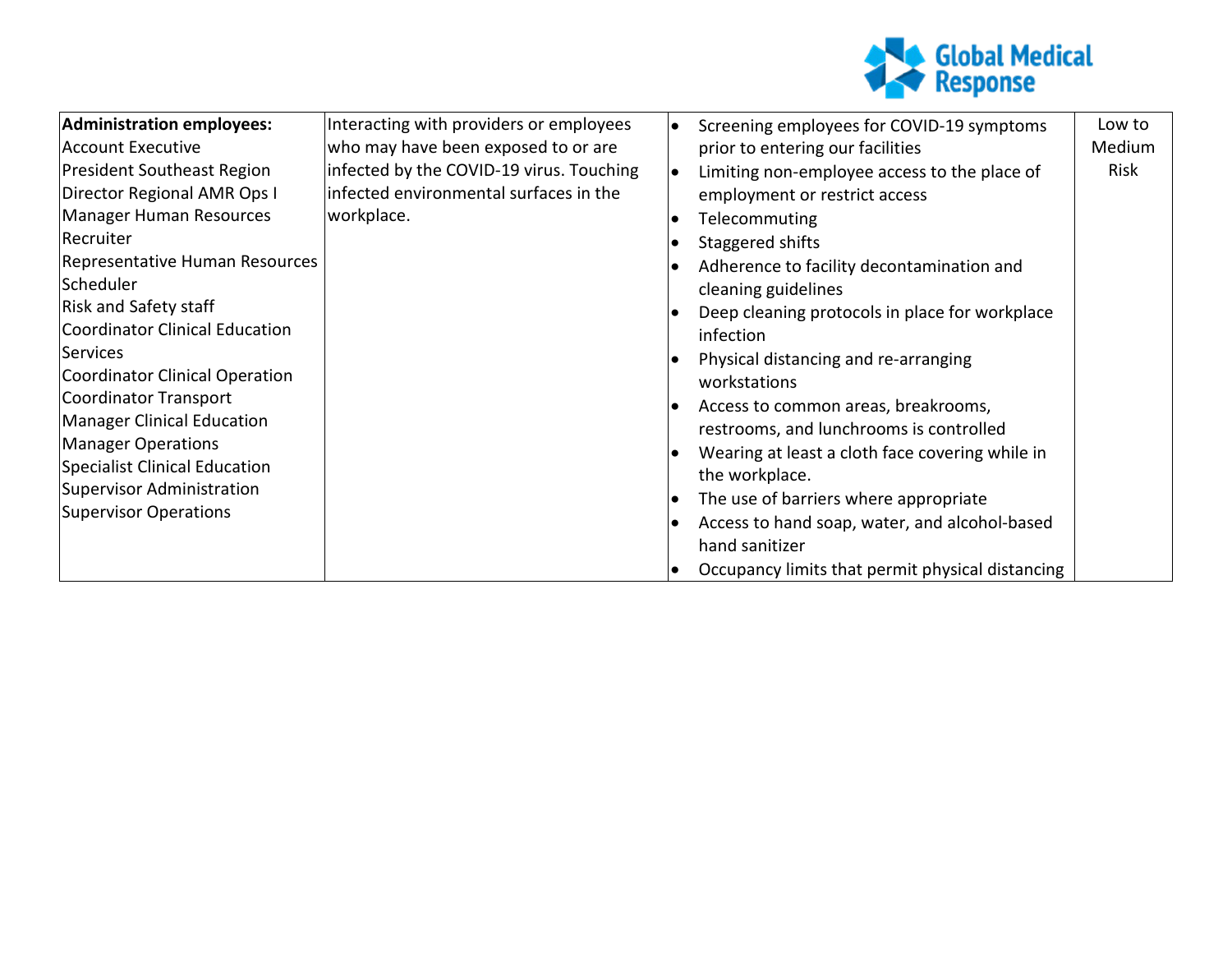

| Support employees:             | Interacting with providers or employees  |           | Screening employees for COVID-19 symptoms        | Medium |
|--------------------------------|------------------------------------------|-----------|--------------------------------------------------|--------|
| Manager Fleet Regional         | who may have been exposed to or are      |           | prior to entering our facilities.                | Risk   |
| Mechanic Associate             | infected by the COVID-19 virus. Touching | $\bullet$ | Staggered shifts.                                |        |
| Mechanic Intermediate          | infected environmental surfaces in the   |           | Adherence to facility decontamination and        |        |
| Mechanic Lead                  | workplace.                               |           | cleaning guidelines                              |        |
| Supervisor Fleet               |                                          |           | Deep cleaning protocols in place for workplace   |        |
| Vehicle Service Tech Associate |                                          |           | infection                                        |        |
|                                |                                          |           | Physical distancing and re-arranging             |        |
|                                |                                          |           | workstations.                                    |        |
|                                |                                          |           | Access to common areas, breakrooms,              |        |
|                                |                                          |           | restrooms, and lunchrooms is controlled          |        |
|                                |                                          |           | Wearing at least a cloth mask while in non-      |        |
|                                |                                          |           | patient care settings.                           |        |
|                                |                                          |           | Install barriers where appropriate.              |        |
|                                |                                          |           | Access to hand soap, water, and alcohol-based    |        |
|                                |                                          |           | hand sanitizer.                                  |        |
|                                |                                          |           | Decontaminated of vehicles per GMR guidelines    |        |
|                                |                                          |           | prior to support employees servicing             |        |
|                                |                                          |           | Occupancy limits that permit physical distancing |        |